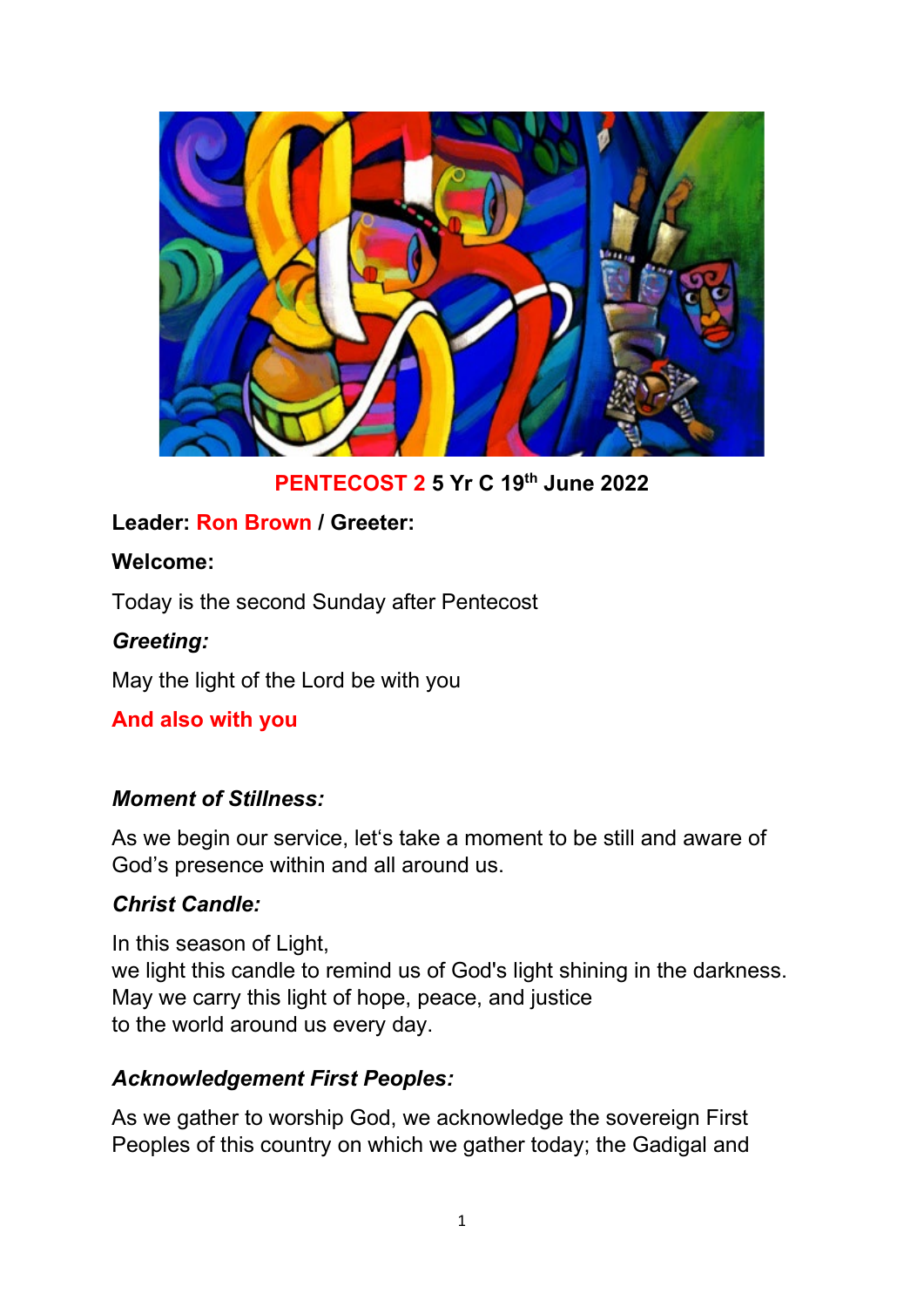Wangal people. And we pay our respects to their Elders past and present, together with all descendants.

## **We commit ourselves to support Voice, Treaty, Truth – justice for First Nations Peoples**.

#### *Call to Worship:*

A wind from God blew over the face of the waters, And the voice of God spoke from a burning bush, Jesus breathed peace on the disciples, And the Spirit of God, like little flames, rested on all who gathered. So God's Spirit moves among us this day. Let us worship God.

### *Opening Prayer:*

O God, you come to us not in the chaos of the whirlwind, not in the roar of the earthquake, not in the crackling heat of the fire, but in the sound of sheer silence.

Quiet our minds, bring peace to our hearts and stillness to our bodies that we might meet you in that silence.

Help us to listen for your still, small voice.

Give us the courage to go wherever you lead us,

trusting that you will prepare the way.

We pray this in the name of our Companion on the journey,

Jesus the Christ.

**Amen**

### **Song: Purify my heart**

1. Purify my heart Let me be as gold and precious silver Purify my heart Let me be as gold, pure gold

*(Ch)*Refiner's fire My heart's one desire Is to be holy Set apart for You, Lord I choose to be holy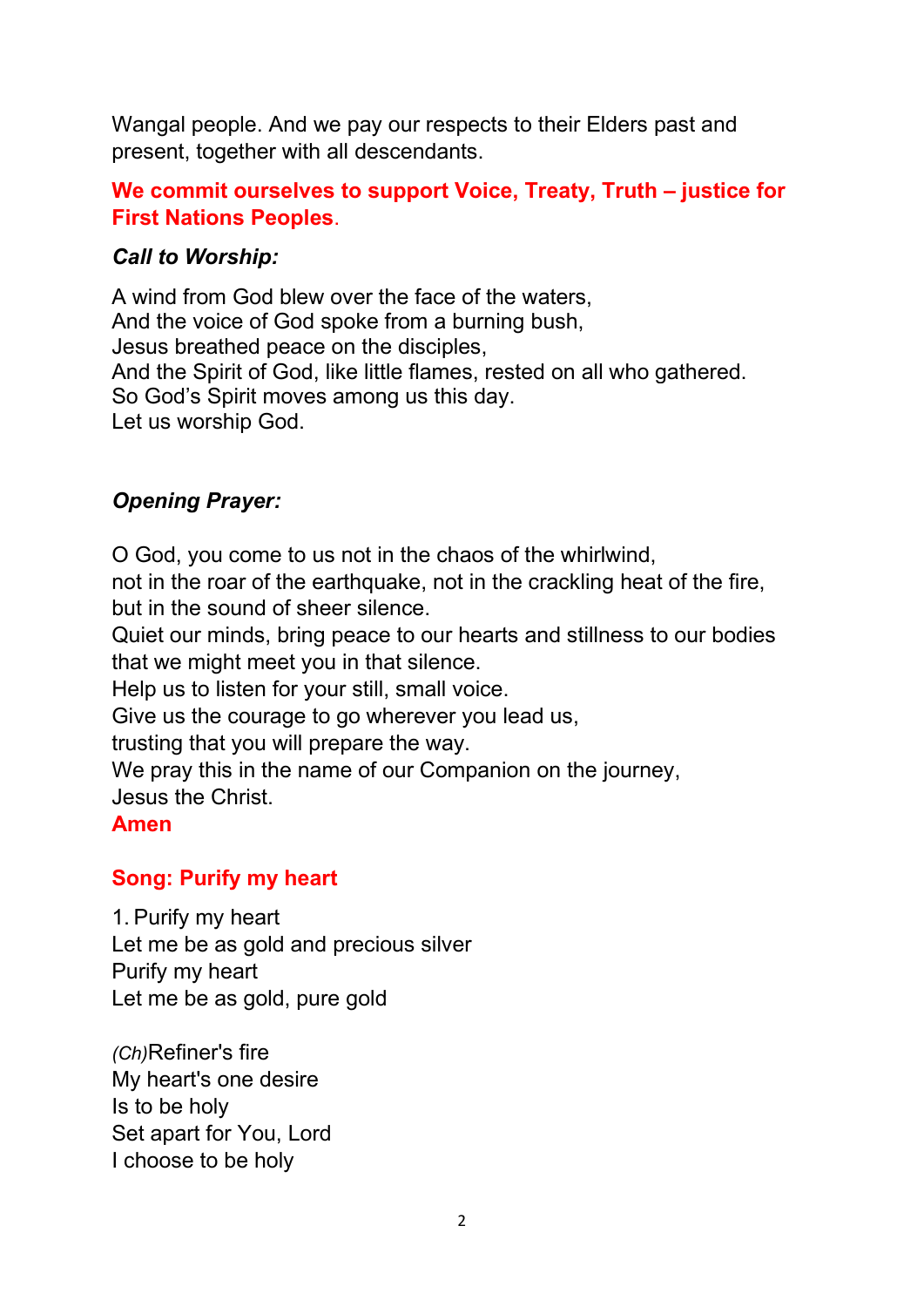Set apart for You, my Master Ready to do Your will

2.Purify my heart Cleanse me from within and make me holy Purify my heart Cleanse me from my sin, deep within

*(Ch)*Refiner's fire My heart's one desire Is to be holy Set apart for You, Lord I choose to be holy Set apart for You, my Master Ready to do Your will

## **Song: Change my heart, O God**

Change my heart, O God, Make it ever true; Change my heart, O God, May I be like You. Change my heart, O God, Make it ever true; Change my heart, O God, May I be like You

You are the Potter, I am the clay; Mold me and make me, This is what I pray

## *Prayer of Confession:*

O God, sometimes the journey is too much; we can't go on, and we complain that we are all alone. Nobody cares, not even you. Our strength is gone, and we are ready to give up. In those times, when we are consumed with self-pity and convinced there is no hope, send your Spirit into our hearts to remind us of your sustaining grace.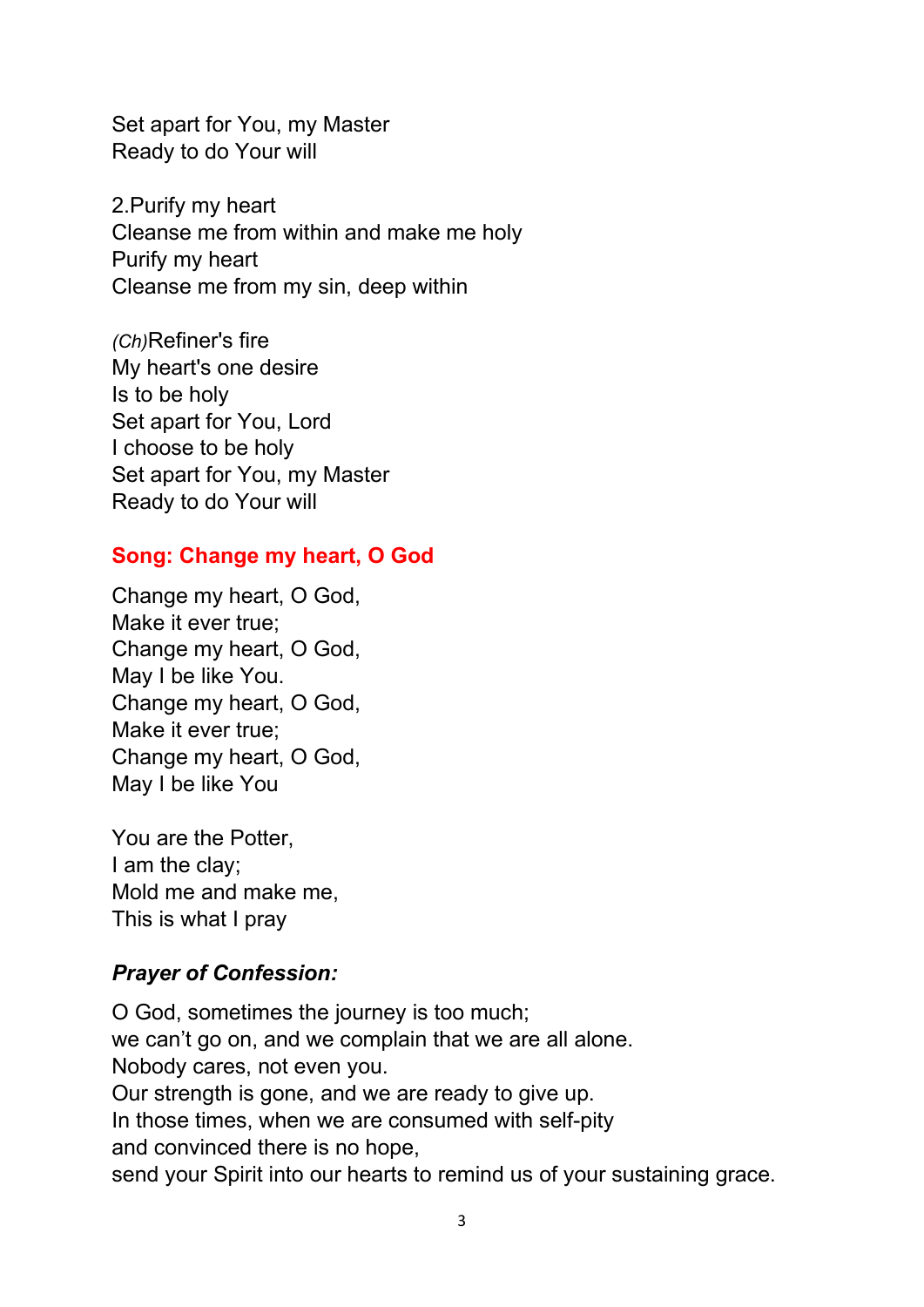Strengthen us at your Table and by the daily claiming of our baptism, so we may go confidently on our journeys, carrying out the mission you have given us. Through Christ we pray. **Amen**

#### *Words of assurance:*

Sisters and brothers in Christ, God's Spirit did not leave us after that first Pentecost. The Spirit is still with us, empowering us to know mercy and grace, forgiveness and service. In this Spirit, and through Christ, we proclaim the Good News:

We are forgiven Alleluia!

#### **Amen**

#### *Peace:*

May the peace of the Lord be always with you

#### **And also with you.**

Let's share Christ's peace with one another.

### **Song: TiS 703 AS THE DEER PANTS FOR THE WATER.**

As the deer pants for the water So my soul longs after you You are all that my heart desire And I long to worship You

You alone are my strength my shield To you alone may my spirit yield You alone are my heart's desire And I long to worship You

You're my friend And You are my brother Even though you are the King I love you more than any other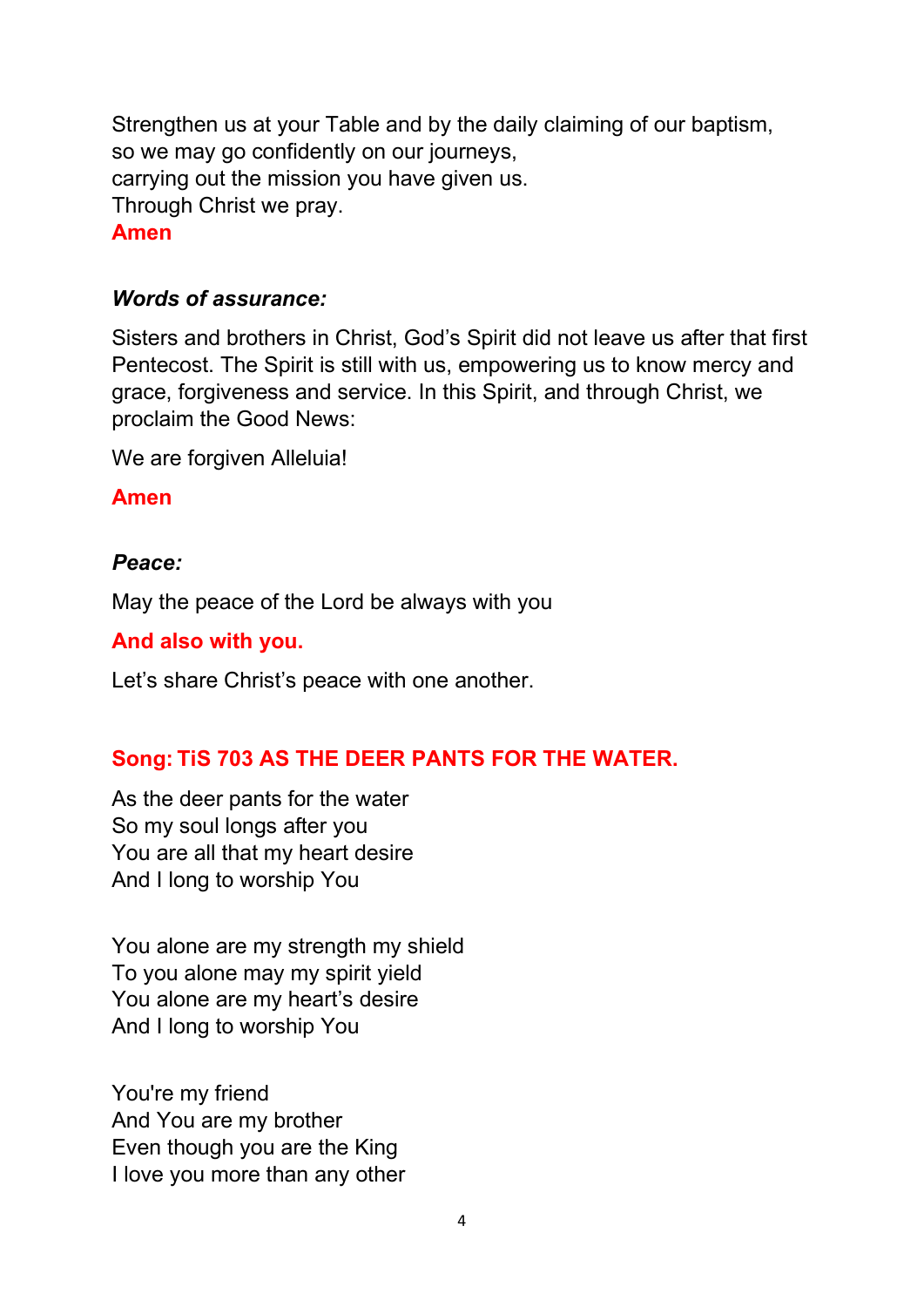So much more than anything

You alone are my strength my shield To You alone may my spirit yield You alone are my heart's desire And I long to worship You.

# *Moment for the young at heart:* **Phil - Thelma the Unicorn**

# *Bible Readings*: **Heather**

## **1 Kings 19:1-4**

# **Elijah Flees from Jezebel**

19 Ahab told Jezebel all that Elijah had done and how he had killed all the prophets with the sword. 2 Then Jezebel sent a messenger to Elijah, saying, "So may the gods do to me and more also, if I do not make your life like the life of one of them by this time tomorrow." 3 Then he was afraid;[a] he got up and fled for his life and came to Beer-sheba, which belongs to Judah; he left his servant there.4 But he himself went a day's journey into the wilderness and came and sat down under a solitary broom tree. He asked that he might die, "It is enough; now, O Lord, take away my life, for I am no better than my ancestors."

## **1 Kings 19:8-15**

8 He got up and ate and drank; then he went in the strength of that food forty days and forty nights to Horeb the mount of God. 9 At that place he came to a cave and spent the night there. Then the word of the Lord came to him, saying, "What are you doing here, Elijah?" 10 He answered, "I have been very zealous for the Lord, the God of hosts, for the Israelites have forsaken your covenant, thrown down your altars, and killed your prophets with the sword. I alone am left, and they are seeking my life, to take it away."

# **Elijah Meets God at Horeb**

11 He said, "Go out and stand on the mountain before the Lord, for the Lord is about to pass by." Now there was a great wind, so strong that it was splitting mountains and breaking rocks in pieces before the Lord, but the Lord was not in the wind, and after the wind an earthquake, but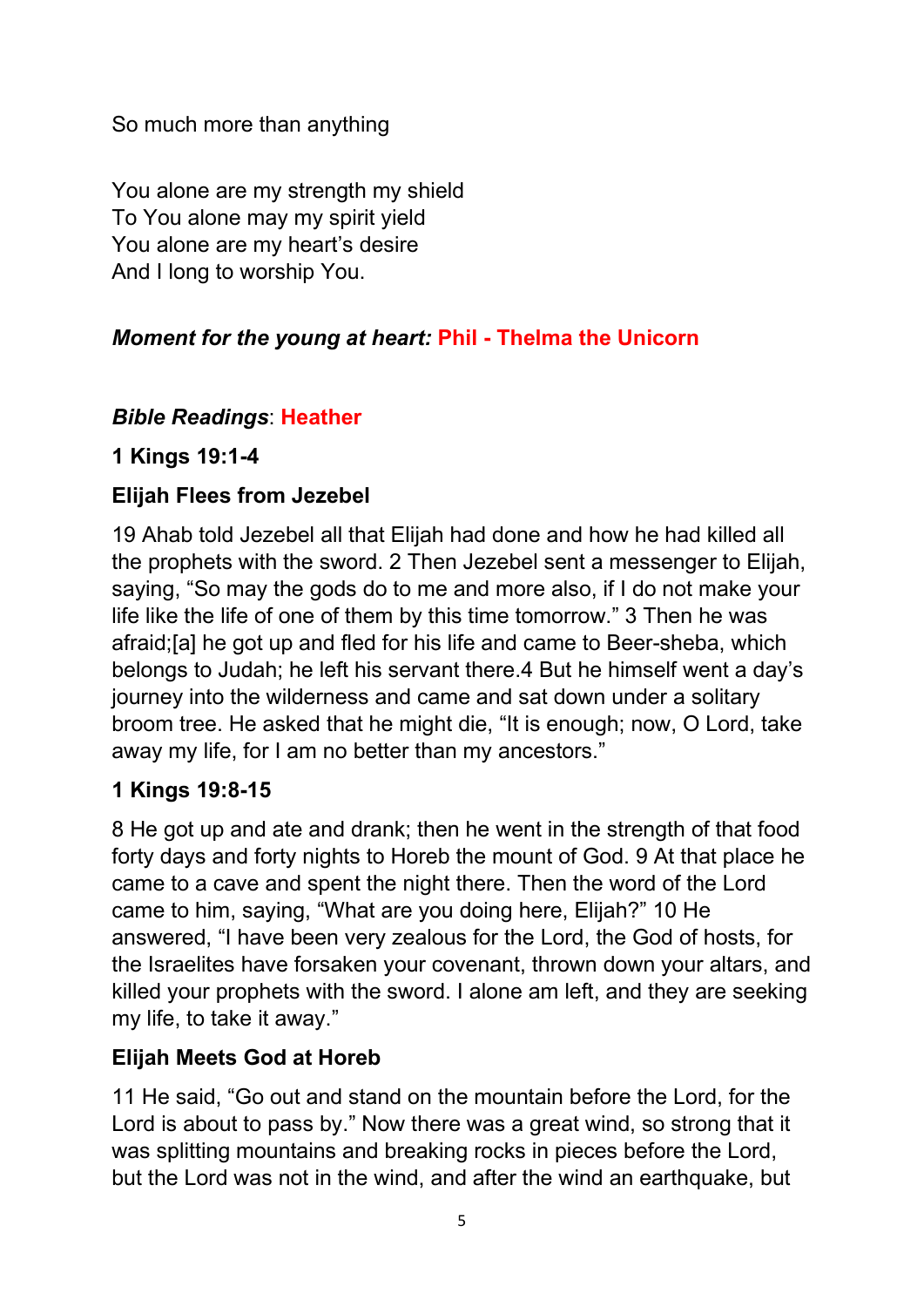the Lord was not in the earthquake, 12 and after the earthquake a fire, but the Lord was not in the fire, and after the fire a sound of sheer silence. 13 When Elijah heard it, he wrapped his face in his mantle and went out and stood at the entrance of the cave. Then there came a voice to him that said, "What are you doing here, Elijah?" 14 He answered, "I have been very zealous for the Lord, the God of hosts, for the Israelites have forsaken your covenant, thrown down your altars, and killed your prophets with the sword. I alone am left, and they are seeking my life, to take it away." 15 Then the Lord said to him, "Go, return on your way to the wilderness of Damascus; when you arrive, you shall anoint Hazael as king over Aram.

### **Luke 8:26-39 NRSV**

## **Jesus Heals the Gerasene Demoniac**

26 Then they arrived at the region of the Gerasenes,[a] which is opposite Galilee. 27 As he stepped out on shore, a man from the city who had demons met him. For a long time he had not worn[b] any clothes, and he did not live in a house but in the tombs. 28 When he saw Jesus, he cried out and fell down before him, shouting, "What have you to do with me, Jesus, Son of the Most High God? I beg you, do not torment me," 29 for Jesus[c] had commanded the unclean spirit to come out of the man. (For many times it had seized him; he was kept under guard and bound with chains and shackles, but he would break the bonds and be driven by the demon into the wilds.) 30 Jesus then asked him, "What is your name?" He said, "Legion," for many demons had entered him. 31 They begged him not to order them to go back into the abyss.

32 Now there on the hillside a large herd of swine was feeding, and the demons[d] begged Jesus[e] to let them enter these. So he gave them permission. 33 Then the demons came out of the man and entered the swine, and the herd stampeded down the steep bank into the lake and was drowned

34 When the swineherds saw what had happened, they ran off and told it in the city and in the country. 35 Then people came out to see what had happened, and when they came to Jesus, they found the man from whom the demons had gone sitting at the feet of Jesus, clothed and in his right mind. And they became frightened. 36 Those who had seen it told them how the one who had been possessed by demons had been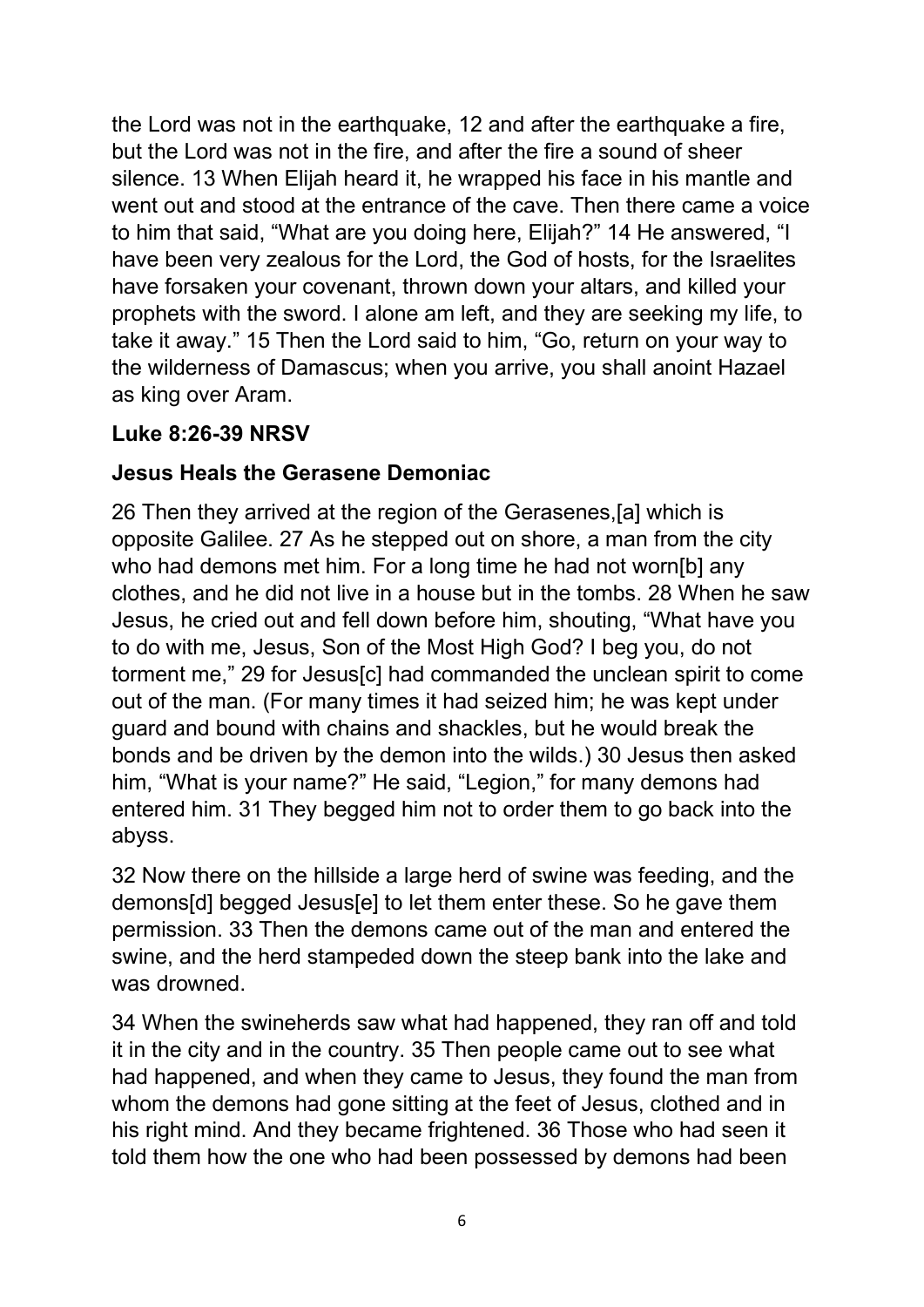healed. 37 Then the whole throng of people of the surrounding region of the Gerasenes[f] asked Jesus[g] to leave them, for they were seized with great fear. So he got into the boat and returned. 38 The man from whom the demons had gone out begged that he might be with him, but Jesus[h] sent him away, saying, 39 "Return to your home, and declare how much God has done for you." So he went away, proclaiming throughout the city how much Jesus had done for him.

### **Hear the Word of the Lord**

**Thanks be to God**

## *Reflection***: Dr Philip McCrea**

*Moment of Stillness*

### *Prayers of the People***: Alison**

**The Lord's Prayer:**

**Our Father in heaven hallowed be your name. your kingdom come your will be done on earth as in heaven. Give us today our daily bread forgive us our sins as we forgive those who sin against us. Save us in the time of trial and deliver us from evil. For the kingdom the power and the glory are yours. Now and forever. Amen**

## *Giving thanks:*

Community News: The congregation share good news